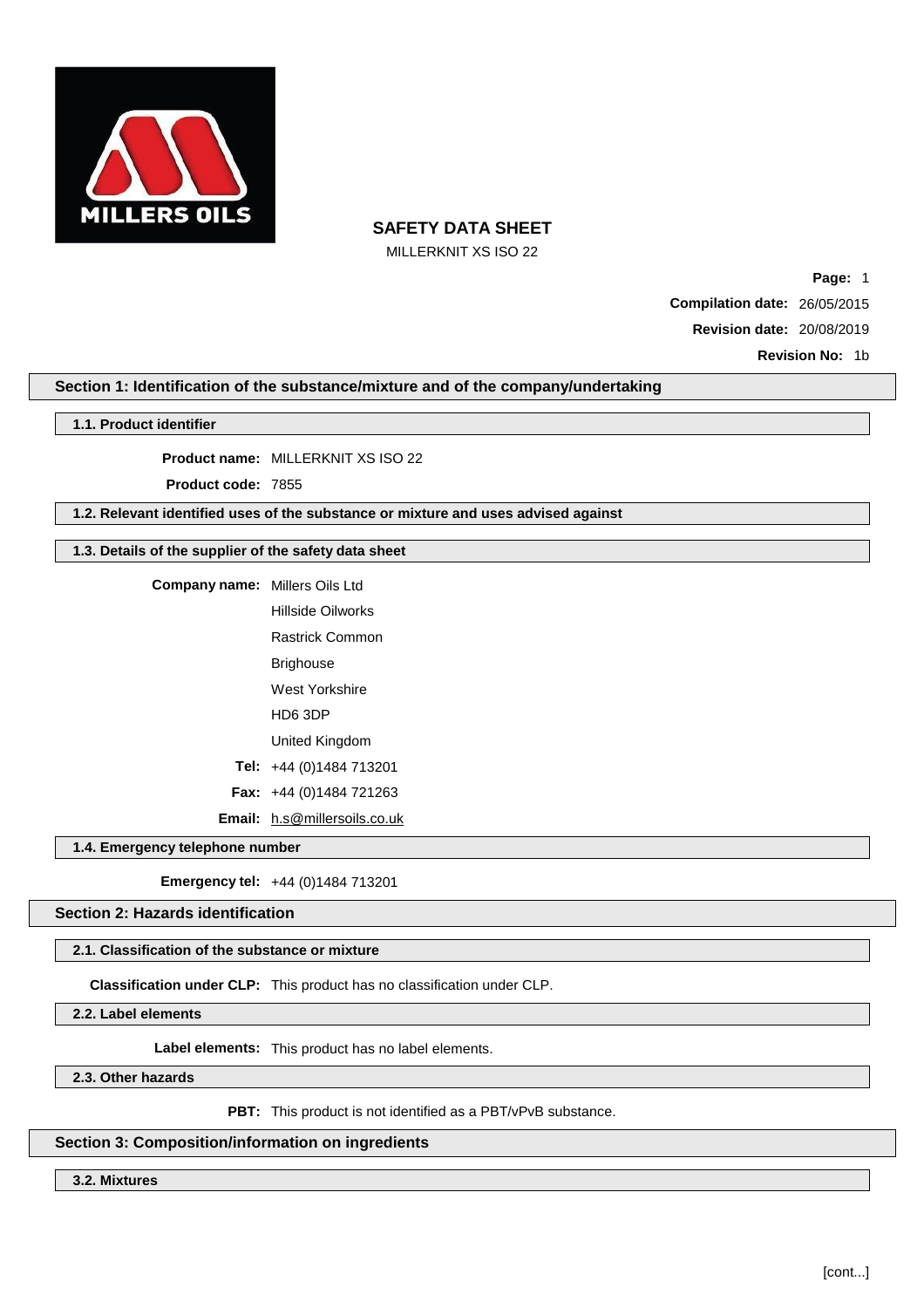# MILLERKNIT XS ISO 22

**Page:** 2

#### **Hazardous ingredients:**

AMINE SALT OF DIALKYLDITHIOPHOSPHORIC ACID - REACH registered number(s): 01-2120770937-38-XXXX

| <b>EINECS</b>    | CAS        | PBT/WEL | <b>CLP Classification</b>              | Percent |
|------------------|------------|---------|----------------------------------------|---------|
| $1276 - 159 - 7$ | 71888-91-0 | -       | Skin Sens. 1: H317; Aquatic Chronic 2: | <1%     |
|                  |            |         | H411                                   |         |

#### **Section 4: First aid measures**

**4.1. Description of first aid measures**

**Skin contact:** Wash immediately with plenty of soap and water. Remove all contaminated clothes and footwear immediately unless stuck to skin.

**Eye contact:** Bathe the eye with running water for 15 minutes.

**Ingestion:** Wash out mouth with water. Do not induce vomiting.

**Inhalation:** Remove casualty from exposure ensuring one's own safety whilst doing so.

#### **4.2. Most important symptoms and effects, both acute and delayed**

**Skin contact:** There may be mild irritation at the site of contact.

**Eye contact:** There may be irritation and redness.

**Ingestion:** There may be irritation of the throat.

**Inhalation:** No symptoms.

**4.3. Indication of any immediate medical attention and special treatment needed**

**Immediate / special treatment:** Eye bathing equipment should be available on the premises.

# **Section 5: Fire-fighting measures**

#### **5.1. Extinguishing media**

**Extinguishing media:** Suitable extinguishing media for the surrounding fire should be used. Use water spray

to cool containers.

### **5.2. Special hazards arising from the substance or mixture**

**Exposure hazards:** In combustion emits toxic fumes.

### **5.3. Advice for fire-fighters**

**Advice for fire-fighters:** Wear self-contained breathing apparatus. Wear protective clothing to prevent contact

with skin and eyes.

# **Section 6: Accidental release measures**

# **6.1. Personal precautions, protective equipment and emergency procedures**

**Personal precautions:** Refer to section 8 of SDS for personal protection details. Turn leaking containers leakside up to prevent the escape of liquid.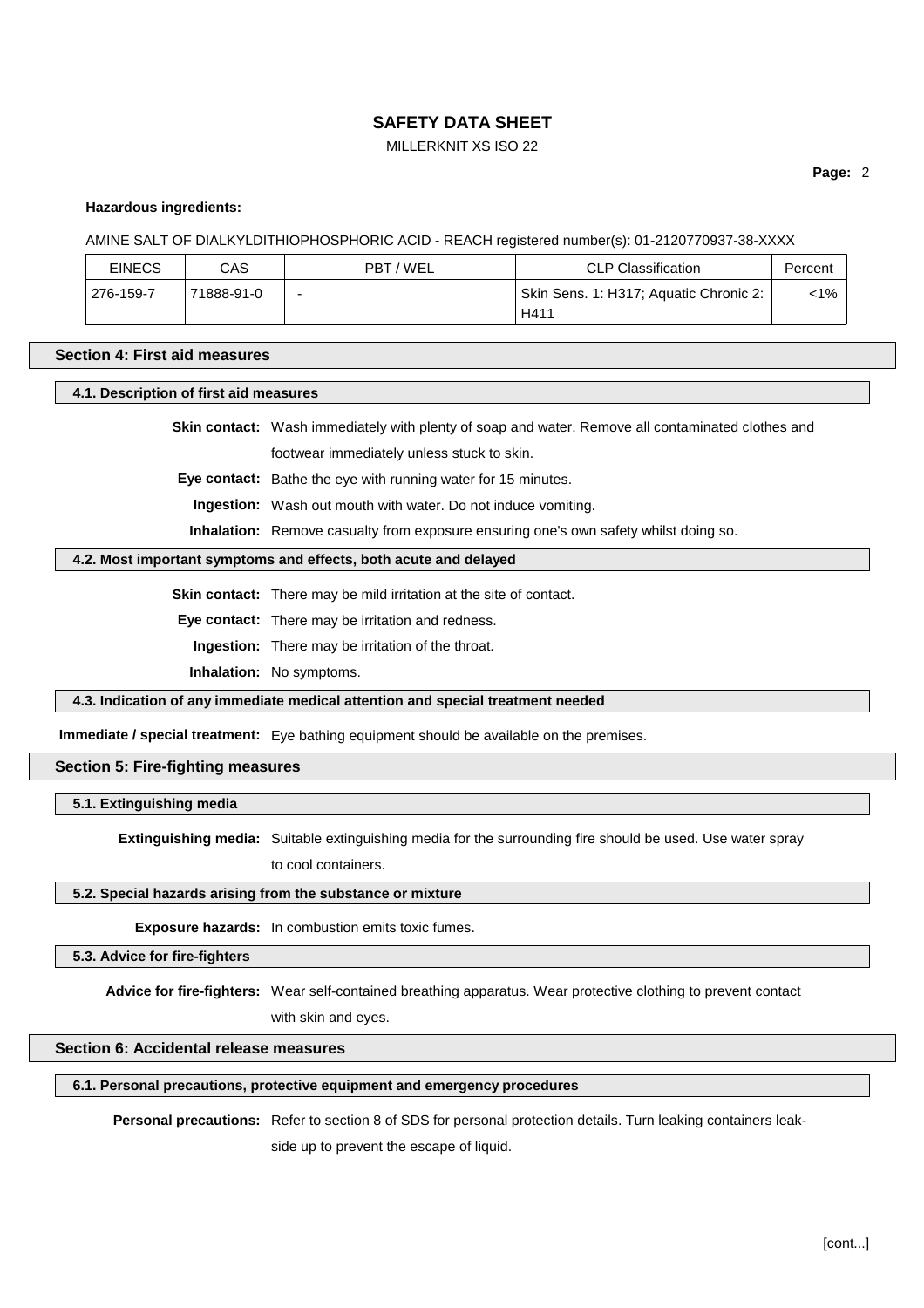# MILLERKNIT XS ISO 22

### **6.2. Environmental precautions**

**Environmental precautions:** Do not discharge into drains or rivers. Contain the spillage using bunding.

### **6.3. Methods and material for containment and cleaning up**

**Clean-up procedures:** Absorb into dry earth or sand. Transfer to a closable, labelled salvage container for

disposal by an appropriate method.

# **6.4. Reference to other sections**

**Reference to other sections:** Refer to section 8 of SDS.

# **Section 7: Handling and storage**

#### **7.1. Precautions for safe handling**

**Handling requirements:** Ensure there is sufficient ventilation of the area.

# **7.2. Conditions for safe storage, including any incompatibilities**

**Storage conditions:** Store in a cool, well ventilated area. Keep container tightly closed.

**7.3. Specific end use(s)**

**Specific end use(s):** No data available.

# **Section 8: Exposure controls/personal protection**

**8.1. Control parameters**

**Workplace exposure limits:** No data available.

# **DNEL/PNEC Values**

**DNEL / PNEC** No data available.

**8.2. Exposure controls**

**Engineering measures:** Ensure there is sufficient ventilation of the area.

**Respiratory protection:** Respiratory protection not required.

**Hand protection:** Protective gloves.

**Eye protection:** Safety glasses. Ensure eye bath is to hand.

**Skin protection:** Protective clothing.

# **Section 9: Physical and chemical properties**

#### **9.1. Information on basic physical and chemical properties**

**State:** Liquid **Colour:** Pale yellow **Evaporation rate:** No data available. **Oxidising:** No data available. **Solubility in water:** No data available. **Viscosity:** No data available. **Kinematic viscosity:** 22 cSt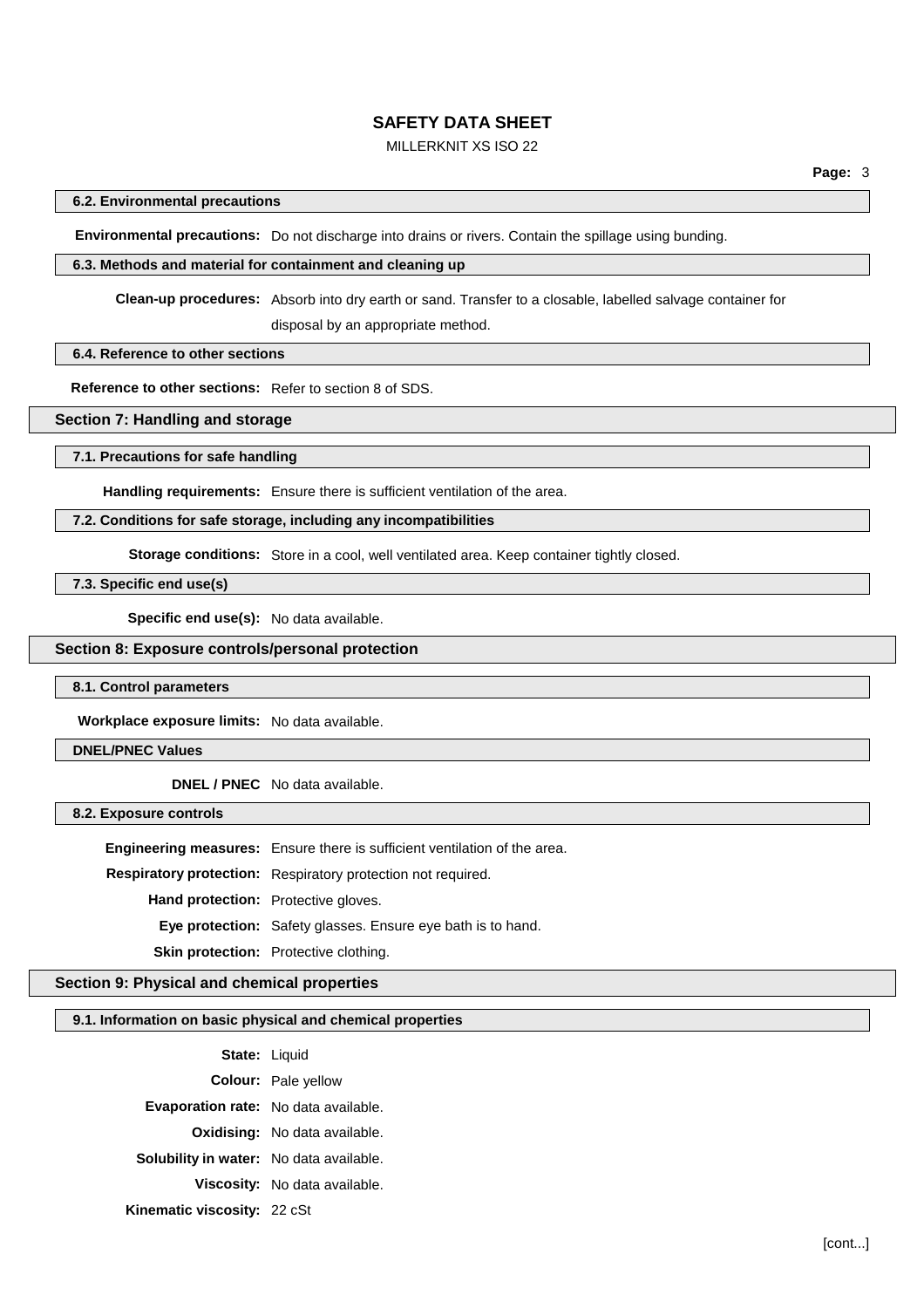# MILLERKNIT XS ISO 22

#### **Page:** 4

| Boiling point/range°C: No data available.               |                                    | Melting point/range°C: No data available.              |                                  |
|---------------------------------------------------------|------------------------------------|--------------------------------------------------------|----------------------------------|
| <b>Flammability limits %: lower:</b> No data available. |                                    |                                                        | <b>upper:</b> No data available. |
| <b>Flash point °C:</b> $>150$                           |                                    | <b>Part.coeff. n-octanol/water:</b> No data available. |                                  |
| Autoflammability°C: No data available.                  |                                    | Vapour pressure: No data available.                    |                                  |
| <b>Relative density: 0.885</b>                          |                                    |                                                        | <b>pH:</b> No data available.    |
|                                                         | <b>VOC g/l:</b> No data available. |                                                        |                                  |

**9.2. Other information**

**Other information:** No data available.

### **Section 10: Stability and reactivity**

#### **10.1. Reactivity**

**Reactivity:** Stable under recommended transport or storage conditions.

### **10.2. Chemical stability**

**Chemical stability:** Stable under normal conditions.

### **10.3. Possibility of hazardous reactions**

**Hazardous reactions:** Hazardous reactions will not occur under normal transport or storage conditions.

Decomposition may occur on exposure to conditions or materials listed below.

### **10.4. Conditions to avoid**

**Conditions to avoid:** Heat.

# **10.5. Incompatible materials**

**Materials to avoid:** Strong oxidising agents.

### **10.6. Hazardous decomposition products**

**Haz. decomp. products:** In combustion emits toxic fumes.

# **Section 11: Toxicological information**

### **11.1. Information on toxicological effects**

#### **Hazardous ingredients:**

### **AMINE SALT OF DIALKYLDITHIOPHOSPHORIC ACID**

| ۱ь<br>$\cdot$<br>,<br>___ | ----<br>ma/kr<br>700L. |
|---------------------------|------------------------|
|---------------------------|------------------------|

**Toxicity values:** No data available.

**Symptoms / routes of exposure**

**Skin contact:** There may be mild irritation at the site of contact.

**Eye contact:** There may be irritation and redness.

**Ingestion:** There may be irritation of the throat.

**Inhalation:** No symptoms.